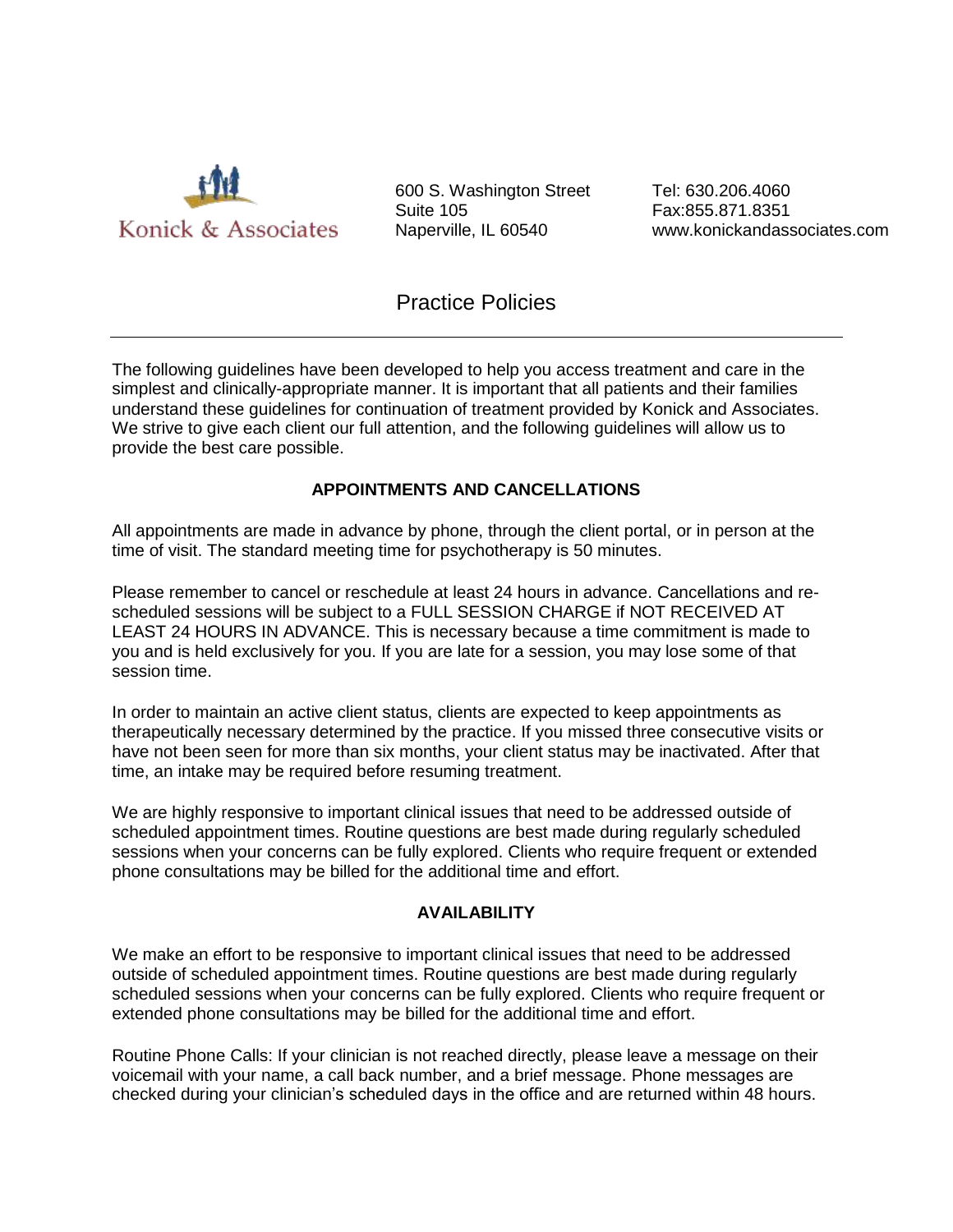Urgent Phone Calls: Your clinician may or may not be directly available after office hours and/or on weekends for urgent clinical issues. A charge may apply for frequent after hour phone calls.

Emergency Phone Calls: In the case of life threatening emergencies, please directly call 911 or go to the nearest emergency room.

#### **MINORS**

If you are a minor, your parents may be legally entitled to some information about your therapy. I will discuss with you and your parents what information is appropriate for them to receive and which issues are more appropriately kept confidential.

Appointments are required when the following occur:

- Phone calls, faxes or letters sent with communications/updates on how you or your child is doing, with callbacks or consultations requested as a result.
- Discussions/updates regarding the treatment plan or care of a patient.
- In person participation for IEP or 504 meetings.

### **ELECTRONIC COMMUNICATION**

You understand and agree that Konick and Associates will send appointment reminders and notifications of changes to appointments by email, text, and/or voice mail. You understand that statements, invoices, and correspondences will be submitted via electronic means unless otherwise indicated. Email communications may be used to share and exchange information with you, Konick and Associates and its consulting entities.

I cannot ensure the confidentiality of any form of communication through electronic media, including text messages. While I may try to return messages in a timely manner, I cannot guarantee an immediate response and request that you do not use these methods of communication to discuss therapeutic content and/or request assistance for emergencies.

#### **SOCIAL MEDIA**

Due to the importance of your confidentiality and the importance of minimizing dual relationships, I do not accept friend or contact requests from current or former clients on any social networking site (Facebook, LinkedIn, etc). I believe that adding clients as friends or contacts on these sites can compromise your confidentiality and our respective privacy. It may also blur the boundaries of our therapeutic relationship. If you would like to "Like" our professional Facebook page, you may do so at your own risk. If you have questions about this, please bring them up when we meet and we can talk more about it. Please note that social media is not a way to contact your clinician, especially in an emergency.

If you would like me to review your or your child's social media interactions as part of our therapeutic work, please print what you would like me to review and bring it with you to session. Even if you or your child's social media accounts are public, I will not examine them without your specific consent and direction. Please note that any social media apps you use may seek to connect you with me or others visitors to this office, through a "people you may know" or similar feature. We have no control over apps that may intrude on the privacy of your treatment in this way. If you would like to minimize the risk of others becoming aware of your connection to me or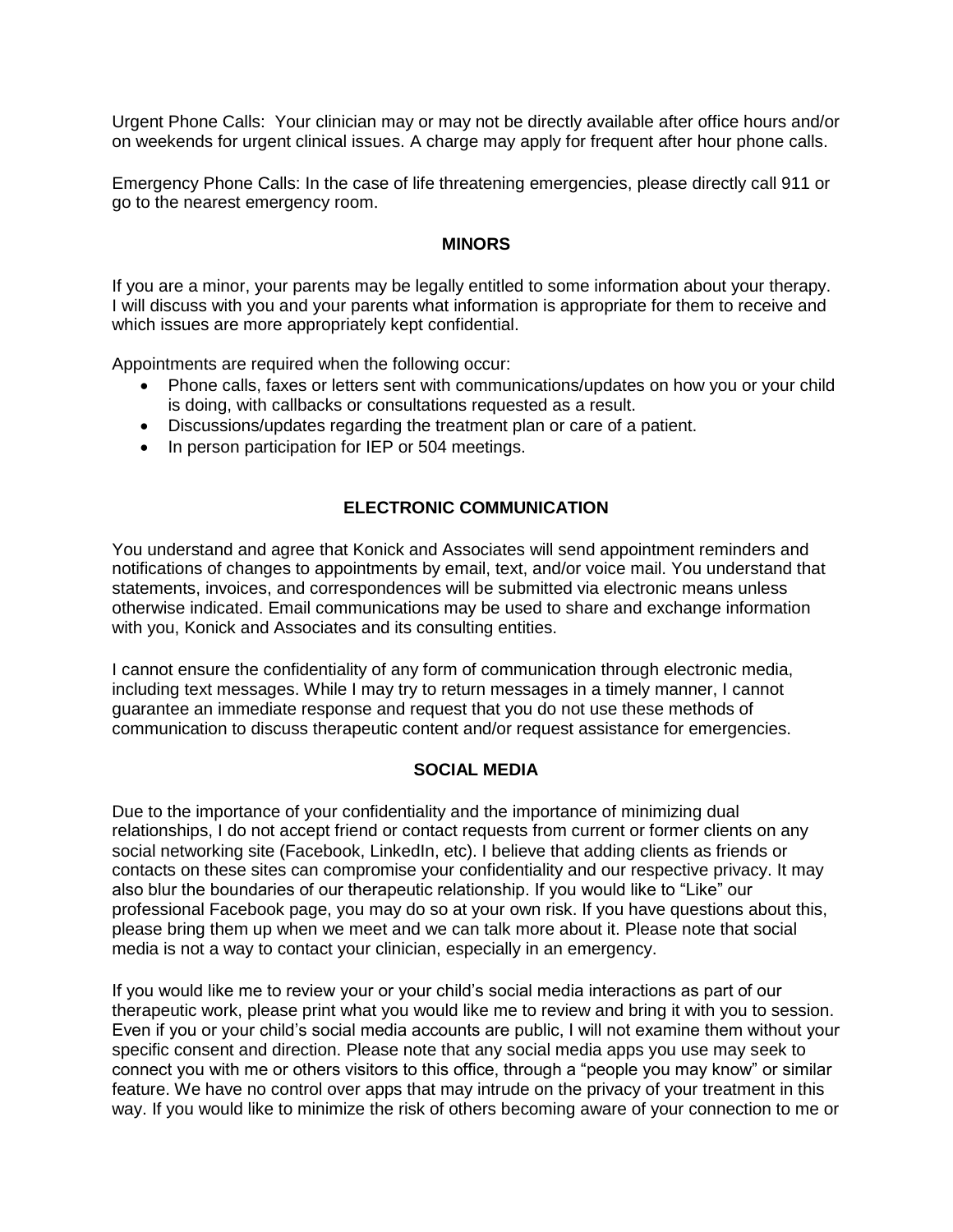this office, please make use of the privacy controls available on your phone. Turning off a social media app's ability to know your location, and refusing it access to your email account and the contacts and history in your phone, protect your privacy and confidentiality.

# **PRE-LICENSED CLINICIANS & DOCTORAL INTERNS**

Konick and Associates sponsors pre-licensed post-doctoral psychologists, master's level clinical social workers or counselors, and/or advanced doctoral student interns in clinical psychology ("Associate Clinicians") who may be assigned to work with you and/or your child. Our Associate Clinicians have completed supervised training in individual and family therapy, group therapy, couples counseling, child behavior management, and/or psychological testing and neuropsychological assessment through their accredited graduate program of studies, as well as on-site supervision and training at various clinical sites.

You understand that Associate Clinicians are under the supervision of a qualified licensed clinician at Konick and Associates, for clients seen at or on behalf of Konick and Associates to which they are assigned. The clinical supervisor ultimately has responsibility for the oversight of your assessment and/or treatment plan. As such, you understand and acknowledge that both the Associate Clinician and their supervisor will have access to your client chart and will be discussing the background, history, treatment plan, treatment progress, and/or assessment findings. You agree that the Associate Clinician may audio or video record portions of therapy or testing sessions for the supervisor to review. Any such recordings are solely for the purposes of training and will not be a part of your client file, or made available to anyone outside of the practice. This process will not change the nature or quality of services you receive at this practice.

You understand that certain services by an unlicensed or pre-licensed professional may not be covered by your insurance.

# **TERMINATION**

Ending relationships can be difficult. Therefore, it is important to have a termination process in order to achieve some closure. The appropriate length of the termination depends on the length and intensity of the treatment. I may terminate treatment after appropriate discussion with you and a termination process if I determine that the psychotherapy is not being effectively used or if you are in default on payment. I will not terminate the therapeutic relationship without first discussing and exploring the reasons and purpose of terminating. If therapy is terminated for any reason or you request another therapist, I will provide you with a list of qualified psychotherapists to treat you. You may also choose someone on your own or from another referral source.

Should you fail to schedule an appointment for three consecutive weeks, unless other arrangements have been made in advance, for legal and ethical reasons, I must consider the professional relationship discontinued.

# **TREATMENT/POLICY CONSENTS**

You have the legal right to authorize and you hereby consent for services for yourself and/or your dependent at Konick and Associates, which may include initial evaluation, psychotherapy, psychological assessments, or group therapy.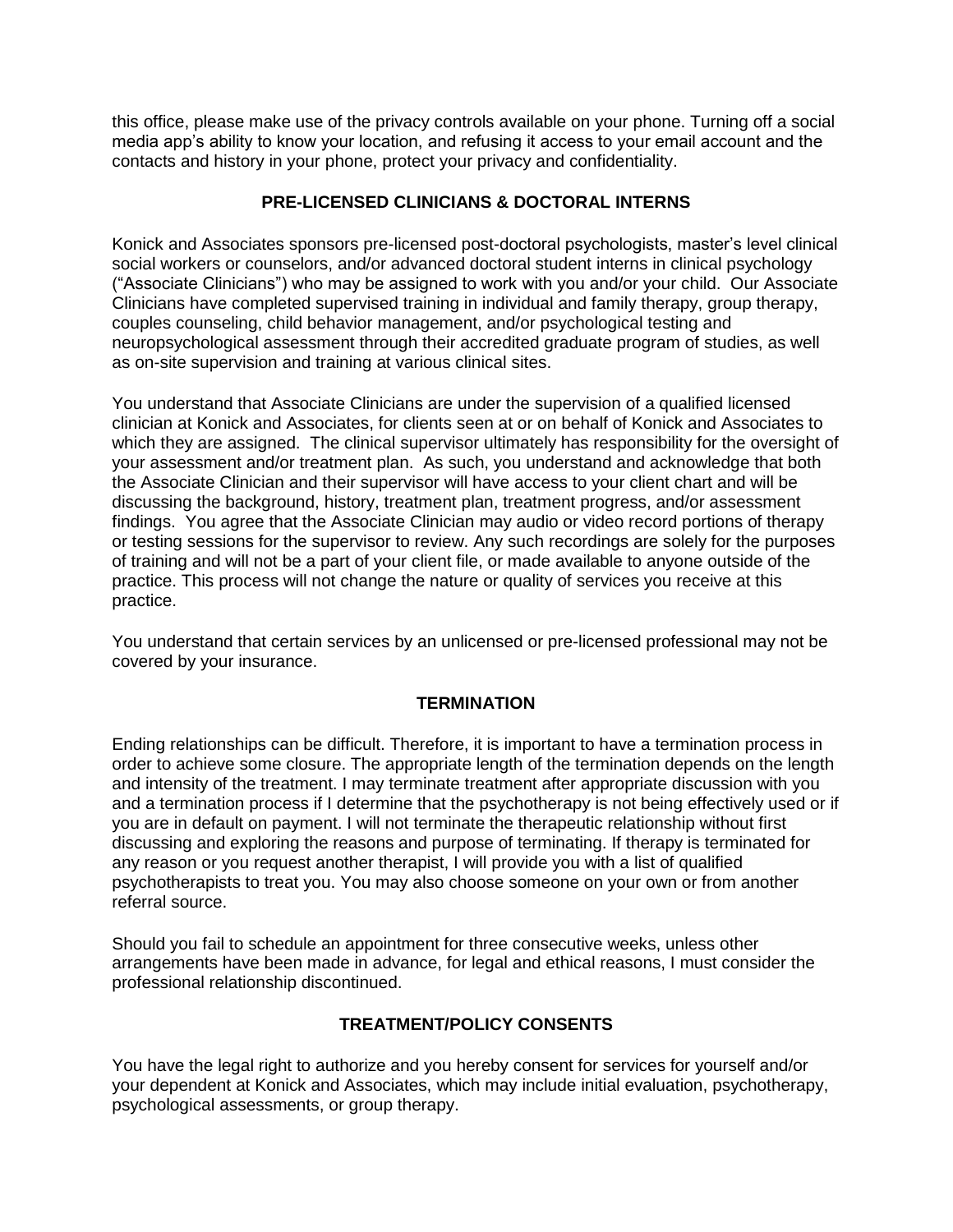You authorize communication within the Konick and Associates treatment team, which includes your therapist, covering clinicians, and office personnel in order to provide appropriate treatment.

You understand that appointments not canceled at least 24 hours in advance will be billed to the patient at the full session rate, and cannot be billed to, nor reimbursed by, your insurance company.

You understand that follow up treatment is required on an ongoing basis to provide quality care. Failure to maintain the recommended schedule may impact quality and continuity of care.

You understand that clinicians at Konick and Associates may refer you and/or your dependent to clinicians or services outside of the practice if they feel that cannot provide the necessary treatment.

# **FINANCIAL CONSENTS/AUTHORIZATIONS**

You agree that you have completed the demographic and insurance information to the best of your knowledge, and authorize Konick and Associates to release any medical information (including dates of service, types of service, diagnosis/treatment plans, treatment progress, progress notes) to process your insurance claims.

You understand that you are responsible for contacting your insurance company to obtain benefit information prior to your initial appointment at Konick and Associates.

You hereby assign all medical benefits, private insurance, and any other insurance programs to Konick and Associates. This assignment will remain in effect until revoked by you in writing. You understand that you are financially responsible for all charges, whether paid by your insurance company or not, and you will be responsible for any amounts uncollected by Konick and Associates.

You understand that failure to keep current with payments may cause an interruption in treatment services until a payment plan is arranged or the balance is paid. We reserve the right to terminate treatment for outstanding balances that exceed 90 days. In addition, you understand that you must inform Konick and Associates of any change in insurance coverage. Failure to do so may result in claims not being filed in a timely fashion, and may result in your being liable for any amounts unpaid by your insurance company.

If Konick and Associates has a contract with your insurance company, your insurance company will be billed for the provider portion. Any deductibles, co-pays, and/or applicable fees are due at the time of your office visit. You agree to maintain an active credit card on file, and you authorize Konick and Associates to charge your credit card for any outstanding balance that is not covered by insurance, including any co-payments, co-insurance, deductibles, late fees, and missed appointment charges. Konick and Associates accepts cash or checks at the time of your office visit. The office charges a \$35 returned check fee for any checks returned by the bank.

If you are a parent and are unable to accompany your child to an appointment, please send payment with them or maintain your credit card on file. Konick and Associates is not responsible for upholding financial agreements between legal guardians.